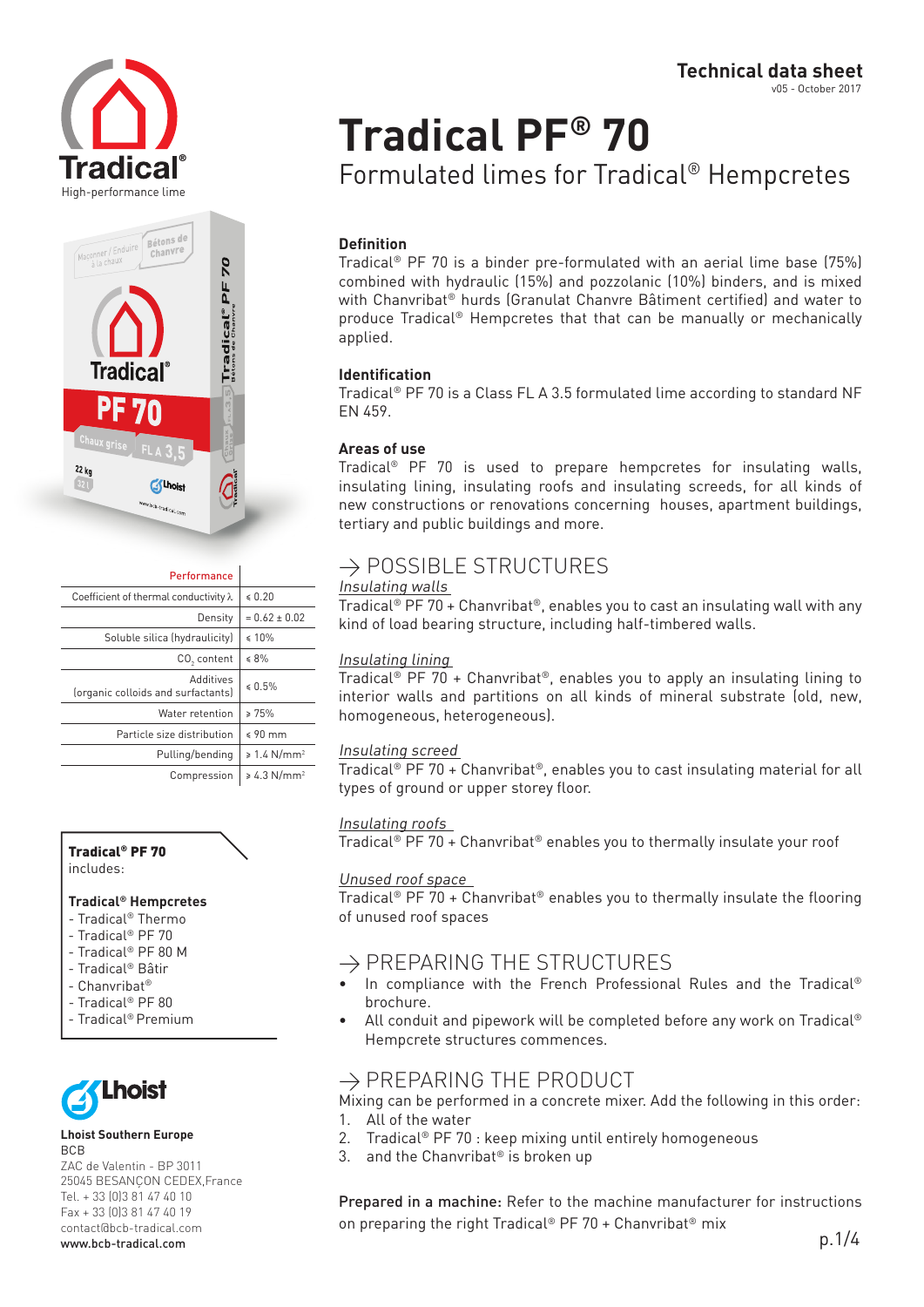

# **Tradical PF® 70**

Formulated limes for Tradical® Hempcretes

## $\rightarrow$  APPLICATION

#### **Insulating walls**

In compliance with the French Professional Rules and the Tradical® brochure.

Depending on the walls to be created, hempcrete is manually or mechanically applied between two shuttering panels, against one shuttering panel or on lost shuttering panels.

Where the following points are concerned:

- Placing spacers to position the shuttering panel(s) in relation to the framing
- Placing of shuttering panels and checking their positions
- • Applying Tradical® Hempcrete

please refer to the Tradical® Hempcretes brochure and the French Professional Rules.

#### **Interior insulating lining**

In compliance with the French Professional Rules and the Tradical® brochure For insulating linings exceeding a thickness of 11 cm, a secondary framework needs to be installed taking into account the final desired thickness. Placing of guides (on the wall or secondary framing) to serve as a reference point for the final thickness.

• Depending on the selected application method, insulating lining is laid by trowelling, infilling between shuttering panels and walls, or projection.

● Please refer to the Tradical® Hempcrete brochure for information on sizing and placing the secondary framework, applying a base coat and applying the hempcrete (trowelling, infilling between shuttering and wall, mechanical projection).

#### **Insulating screed**

In compliance with the French Professional Rules and the Tradical® brochure

- Substrate prepared as per French Professional Rules
- • Pour or spray Tradical® Hempcrete according to the selected application method, and:
- Spread and distribute the mixture using a rake
- I evel it out
- Run a screed board across the surface

#### **Insulating roof**

In compliance with the French Professional Rules and the Tradical® brochure

- Substrate prepared as per French Professional Rules
- Pour or spray Tradical® Hempcrete according to the selected application method, onto the bottom of the lost formwork
- Spread evenly without compacting
- Adjust thickness making sure to remain at least two centimetres below the upper level of the rafters
- Float lightly

Lime + aggregate blend approved by the Construire en Chanvre association

The Construire en Chanvre association has approved the Chanvribat<sup>®</sup> + Tradical<sup>®</sup> PF 70 blend as meeting the threshold performances measured in certified external laboratories, as required by the French Professional Rules.

#### Test reference details (p.4 values)

ENTPE test no. 2013-06-05 report: BCB Tradical® PF 70 + Chanvribat® wall formula dated 05/06/2013

ENTPE test no. 2013-06-05 report: BCB Tradical® PF 70 + Chanvribat® screed formula dated 05/06/2013

ENTPE test no. 2013-06-05 report: BCB Tradical® PF 70 + Chanvribat® roof formula dated 05/06/2013



#### **Tradical® Hempcretes**

- Tradical® Thermo
- Tradical® PF 70
- Tradical® PF 80 M
- Tradical® Bâtir
- Chanvribat®
- Tradical® PF 80
- Tradical® Premium



#### **Lhoist Southern Europe** BCB

ZAC de Valentin - BP 3011 25045 BESANÇON CEDEX,France Tel. + 33 (0)3 81 47 40 10 Fax + 33 (0)3 81 47 40 19 contact@bcb-tradical.com www.bcb-tradical.com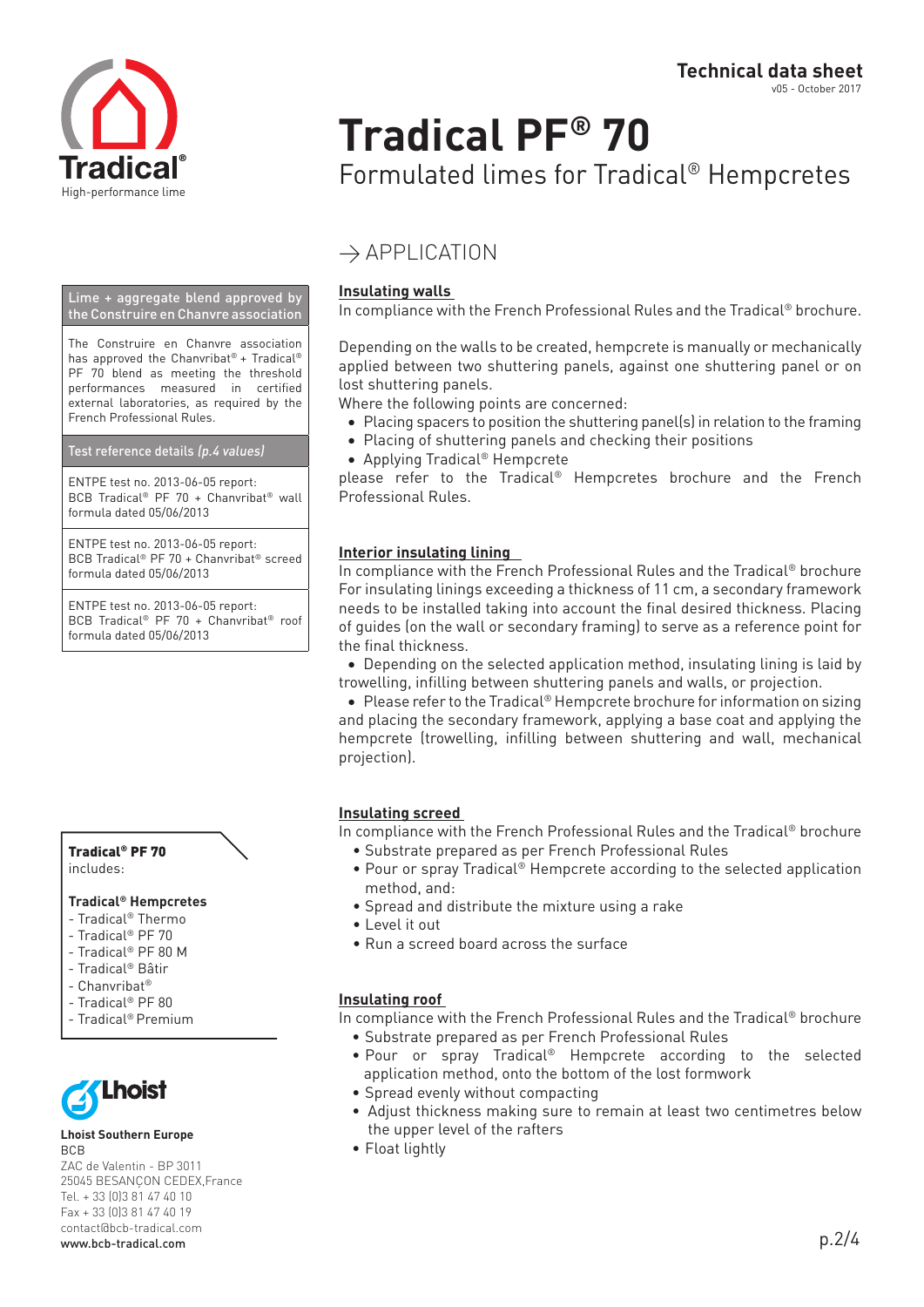

## **Tradical PF® 70**

Formulated limes for Tradical® Hempcretes

#### **Quantity required for one batch of Chanvribat**®

| Application                                                 | Qty of water     | No. of bags of<br>Tradical <sup>®</sup> PF 70 | No. of bags of<br>Chanvribat <sup>®</sup> | Concrete<br>mixed at  | <b>Mass</b><br>density |
|-------------------------------------------------------------|------------------|-----------------------------------------------|-------------------------------------------|-----------------------|------------------------|
| Wall                                                        | 60 to 70 litres  | bags $= 44$ kg<br>$\overline{2}$              |                                           | 220 kg/ $m3$          | 320 $kg/m3$            |
| <b>Lining</b> Between shuttering & wall<br>or by projection | 60 to 70 litres  | bags $= 44$ kg<br>$\overline{2}$              |                                           | 220 kg/m <sup>3</sup> | 320 $kg/m3$            |
| <b>Lining Trowelling</b>                                    | 80 to 100 litres | bags $[= 66$ kg)<br>3                         |                                           | 330 kg/ $m3$          | 430 kg/m <sup>3</sup>  |
| <b>Screed</b>                                               | 80 to 100 litres | <b>2,5</b> bags (= $55$ kg)                   |                                           | $275 \text{ kg/m}^3$  | 375 $kg/m3$            |
| Roof                                                        | 40 to 50 litres  | $= 22$ kg<br>bag                              |                                           | 110 $kg/m3$           | $210 \text{ kg/m}^3$   |
| Floor in unused roof space                                  | 40 to 50 litres  | (= 22 kg)<br>bag                              |                                           | 110 kg/m <sup>3</sup> | $210 \text{ kg/m}^3$   |

| Concrete<br>mixed at  | <b>Mass</b><br>density |
|-----------------------|------------------------|
| $220 \text{ kg/m}^3$  | 320 kg/m <sup>3</sup>  |
| 220 $kg/m3$           | 320 kg/m <sup>3</sup>  |
| 330 kg/m <sup>3</sup> | 430 kg/m <sup>3</sup>  |
| $275 \text{ kg/m}^3$  | 375 kg/m <sup>3</sup>  |
| 110 kg/m <sup>3</sup> | 210 kg/m <sup>3</sup>  |
| 110 $kg/m3$           | 210 kg/m <sup>3</sup>  |

#### **Base coat mix proportions before applying insulating lining**

| Lime      |                         | <b>Mix proportion</b>                    |  |  |
|-----------|-------------------------|------------------------------------------|--|--|
| Base coat | Tradical® PF 70 (1 bag) | 60 l of 0/4 sand, for manual application |  |  |

## $\rightarrow$  FINISHES

#### **Finish for insulating walls**

1 - EXTERIOR: The wall is protected using a three-coat traditional Tradical® lime render.

| Lime       |                             |           | <b>Mix proportion</b>                                               |
|------------|-----------------------------|-----------|---------------------------------------------------------------------|
| Base coat  | Tradical <sup>®</sup> Bâtir | $(1$ bag) | + 60 to 70 l of 0/4 sand, for manual application*                   |
| Brown coat | Tradical <sup>®</sup> Bâtir |           | $(1$ bag) $\vert$ + 70 to 80 l of 0/4 sand, for manual application* |
| Finishing  | Tradical <sup>®</sup> PF 80 |           | $(1$ bag) $  + 90$ to 100 l of 0/4 sand, for manual application     |
| or         | Tradical <sup>®</sup> PF 80 | $(1$ bag) | +60 to 70 l of 0/4 sand, for mechanical application                 |
| or         |                             |           | Tradical® PF 80 M $(1$ bag] $  + 50$ to 70 l of 0/2 or 0/4 sand     |

(\*For info on mix proportions for mechanical application, see Tradical® documentation)

2 - INTERIOR: Protect the structure by applying:

| Lime                                |                      | <b>Mix proportion</b>                                |
|-------------------------------------|----------------------|------------------------------------------------------|
| Tradical® Bâtir                     | $(4 \text{ bags})$   | + 1 bag of Chanvribat <sup>®</sup>                   |
| Tradical® PF 80 M                   | $(5.5 \text{ bags})$ | + 1 bag of Chanvribat <sup>®</sup>                   |
| Tradical <sup>®</sup> PF 80 M       | $(1$ bag)            | +50 to 70 l of 0/2 or 0/4 sand                       |
| Tradical <sup>®</sup> PF 80         | $(1$ bag)            | +90 to 100 l of 0/4 sand, for manual application     |
| Tradical <sup>®</sup> PF 80         | $(1$ bag)            | + 60 to 70 l of 0/4 sand, for mechanical application |
| Tradical <sup>®</sup> Décor         |                      |                                                      |
| Tradical <sup>®</sup> Lait de Chaux |                      | applied 'a secco'.                                   |

**Finish for insulating linings:** See section 2

#### **Finish for insulating screed**

- Only perform once the insulating screed has completely dried and in accordance with the French Professional Rules
- Do not apply any layer that is impermeable to water vapour under the insulating screed made of Tradical® Hempcrete
- Once completed, maintain substrate at room temperature for 3 to 4 days

### Tradical® PF 70

includes:

#### **Tradical® Hempcretes**

- Tradical® Thermo
- Tradical® PF 70
- Tradical® PF 80 M
- Tradical® Bâtir - Chanvribat®
- Tradical® PF 80
- Tradical® Premium
- 



#### **Lhoist Southern Europe** BCB

ZAC de Valentin - BP 3011 25045 BESANÇON CEDEX,France Tel. + 33 (0)3 81 47 40 10 Fax + 33 (0)3 81 47 40 19 contact@bcb-tradical.com www.bcb-tradical.com